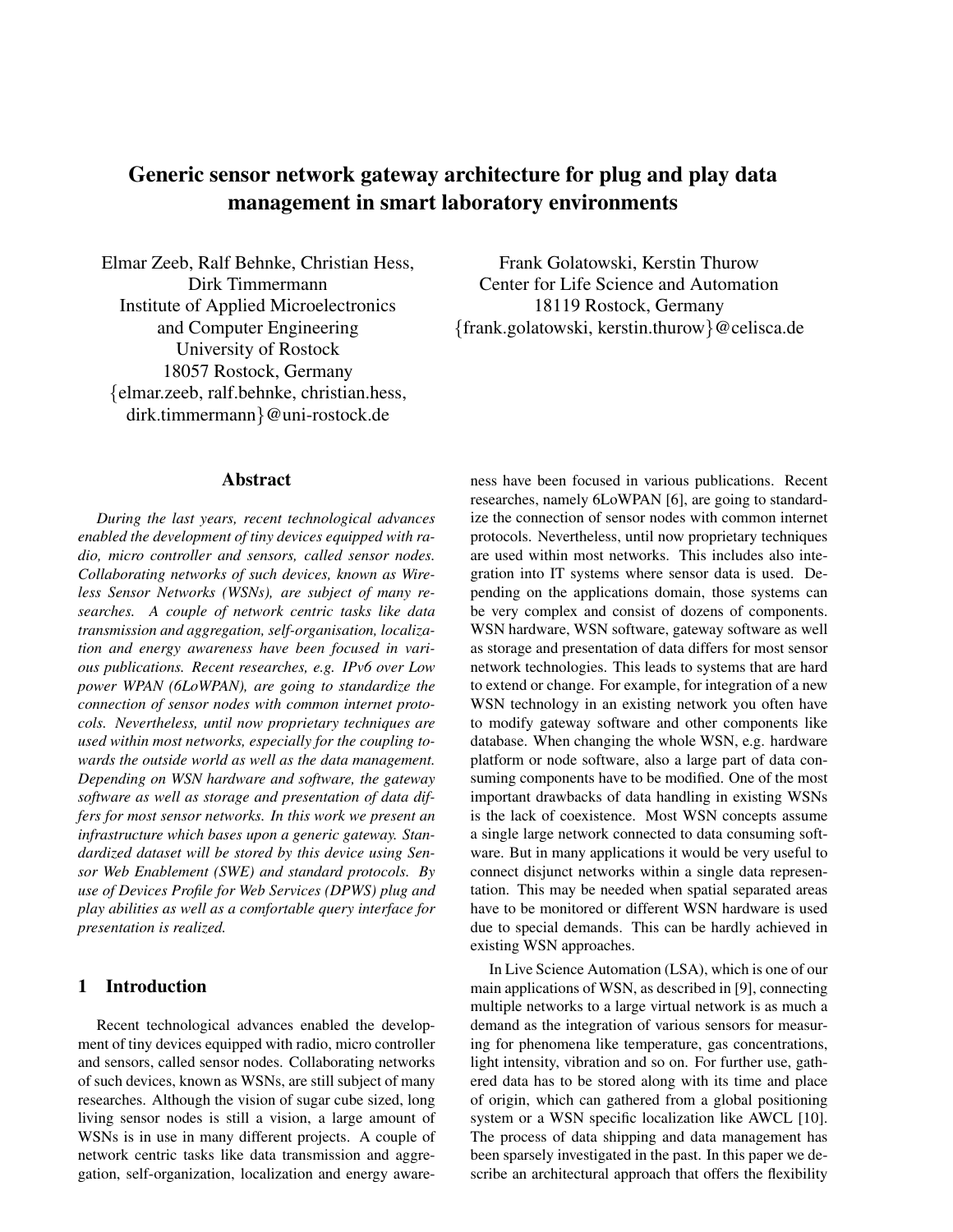to cope with the increasing complexity of WSNs and IT infrastructure used in LSA.

The following demands are extracted from our experiences with WSNs in LSA systems:

*Software and Hardware Independence:* Collected data should be accessible for data consuming components independent of the used WSN hardware, software and data coding.

*Multi Network Support:* Multiple WSNs should be coupled to the data management and should be merged.

*Multi Data Support:* The data management should be able to handle any kind of sensor readings and store it beside with meta data like date and position.

*Multi Client Support:* In contrast to existing approaches without data management, which often only allows to connect one data consumer directly to the network, multiple data consumers should be enabled to receive measurement data from our data management solution.

Most of this demands match features of Service-Oriented Architectures (SOAs). With the ongoing spread of common Internet protocols in many application domains the appliance of SOAs becomes obvious. Of course it is not always clear how to apply SOA concepts to new application domains. Systems in the LSA domain are on the one hand device centric when it comes to sensors and actors and on the other hand enterprise centric when it comes to data management and composition of components. Here it is difficult to integrate device infrastructures into SOAs in a way that the devices are part of the architecture and not only integrated. In the Web Services for Devices (WS4D) initiative [8] we work exactly on this issue and offer standardized technologies for device centric SOAs. In this paper we introduce a SOA based System that integrates WSNs in a flexible way into a LSA system to show how these technologies can be converged.

In the following a brief overview of technologies and standards in the area of sensor networks, data management, data acquisition, SOA and device centric SOAs is given in Section 2. Then in Section 3 the composition of technologies used for our approach is described. The SOA based architecture is shown in Section 4, followed by the implementation, discussed in Section 5. The paper closes with a conclusion in Section 6.

# 2 State of the art

The integration of WSNs covers several research topics such as WSNs itself, data management in sensor networks, data acquisition of sensor data and device centric SOAs that will be described in this section.

#### 2.1 Wireless Sensor Network Technologies

WSNs became feasible due to the ongoing miniaturization of electronic components. Main components of a sensor node are a battery as the most often used energy

source, a micro controller with attached memory to process data and control the nodes activity as well as the communication, a radio for communication and at least one sensor. This basic device architecture is illustrated in figure 1. One of the most important constraints and also the driving force for most researches on WSNs are limited resources in computation and energy. To meet energy constraints, various low power communication technologies have been established. While early implementations of WSNs used proprietary 868 MHz radio chips, newer devices are using IEEE 802.15.4 communication standard at 2.4 GHz. Many platforms are using ZigBee [3] or 6LoWPAN [6] on top of IEEE 802.15.4. Beside this process of standardization many protocols for Medium Access Control (MAC), specialized for WSNs have been developed, e.g. S-MAC [25], X-MAC [13] and Z-MAC [20].



**Figure 1. Basic architecture of a non actuating wireless sensor node**

# 2.2 Data Management in Sensor Networks and Applications

Although we mentioned that the task of data management for WSNs has been sparsely investigated in the past, there are existing approaches. In this section we briefly review the most important players in this field and point out the drawbacks.

One of the best known middleware for data aquisition in WSNs is TinyDB [18]. It offers the possibility to inject SQL like queries directly into the sensor network. This makes the network act like a virtual database. It is possible to formulate queries selecting any conditions in measurements. The formulated query can be performed once or in defined intervals. The TinyDB middleware resides on the network gateway as well as on the nodes itself. The gateway hosts a query interpreter which transforms the query into instructions which can be processed in the network. The nodes are hosting a program which accepts these instructions and reply an appropriate sensor reading. The node part of TinyDB needs TinyOS [17] to work. Therefore TinyDB is not independent from the sensor network, because only WSNs, running TinyOS are addressed by TinyDB. In addition TinyDB covers only the network side. It provides only snapshot like queries. A history of past readings is not supported. In the same way only readings of active nodes can be requested.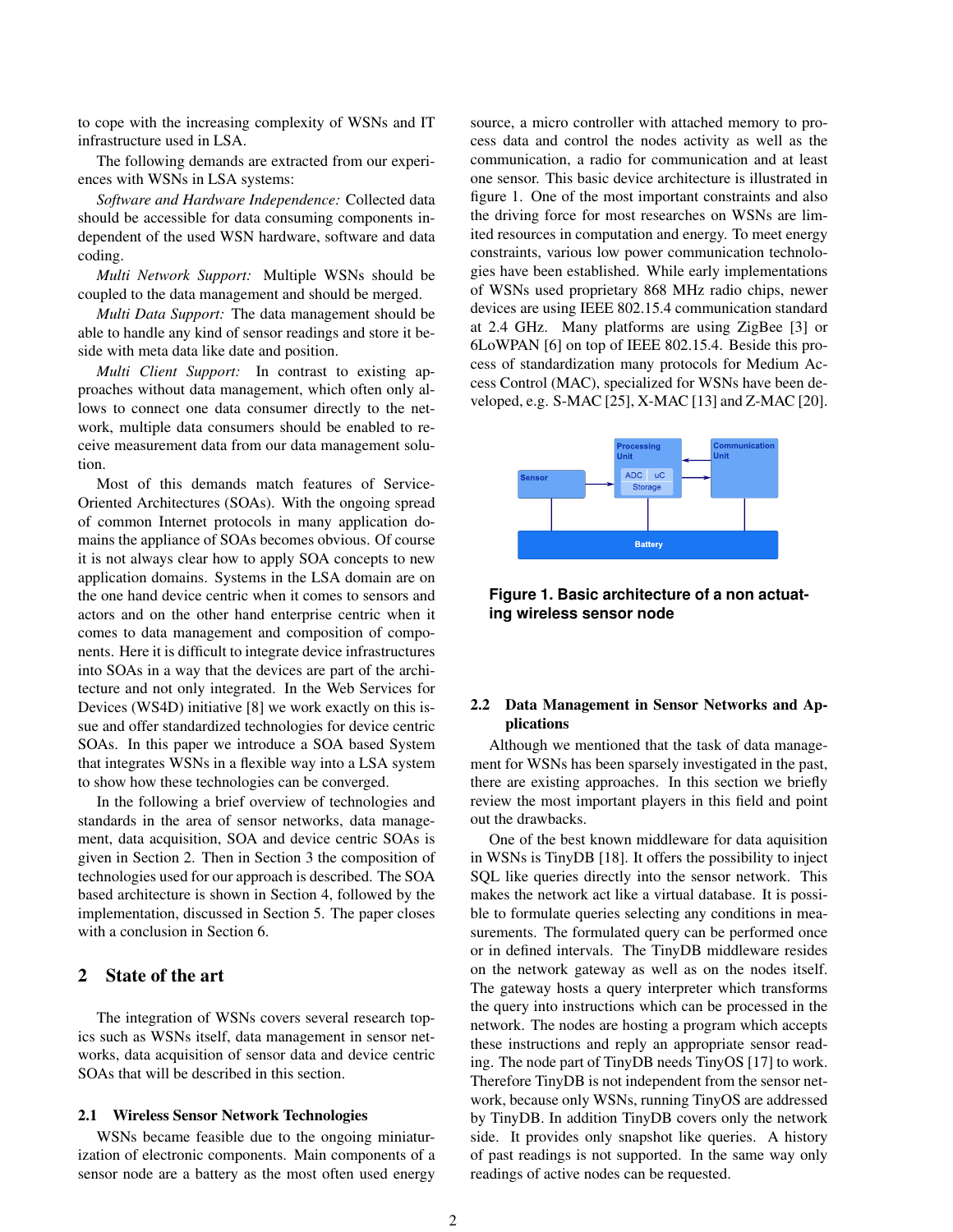A similar and also well known approach is Cougar [24]. Cougar consists of a node specific program, which performs a clustering process and data aggregation within the cluster, and a gateway program like TinyDB. An additional component of cougar is a graphical user interface (GUI) which allows to formulate queries.

In contrast to our approach TinyDB as well as Cougar are mainly located at the network side and the gateway. Both concepts strongly depend on the used sensor network hardware as well as the software. Neither handling of multiple WSNs nor provision of historic data is addressed. Therefore these concepts do not cover functionality of our work but can be an integral part, to retrieve data out of the network. Since these concepts of data management result from WSN research community, they have been designed with energy efficiency in mind. As already mentioned our work prescinds form the network and focuses on interoperability and thus data acquisition technologies tries to solve the interoperability problems when acquiring data form sensors.

#### 2.3 Data Acquisition of Sensor Data

To evaluate data management approaches figure 2 shows an extended illustration of a typical WSN architecture. On the right sensor nodes are illustrated with at least one sink node which collects network readings to hand it to the gateway. The gateways main responsibility is to bridge the communication between WSN and the outside world, e.g. intranet. On the other hand any kind of client units can be connected to the gateway including monitoring applications as well as user clients or data storage. For better understanding we divide the given architecture into network side, gateway and client side.

#### 2.3.1 Sensor Web Enablement

The Open Geospatial Consortium (OGC), which drives the development of standards for geospatial content and



**Figure 2. Typical architecture for applications that use sensor data and the problems with this architecture**

services, defined SWE as a framework of open standards. SWE defines a standard framework for Sensor Webs. A Sensor Web refers to web accessible sensor networks and archived sensor data that can be discovered and accessed using standard protocols and application program interfaces (APIs) [12]. As further described in [12], SWE supports discovery of sensor systems, observations and observation processes, determination of a sensor's capabilities and quality of measurements, access to sensor parameters, retrieval of real-time or time-series observations and coverages in standard encodings, tasking of sensors and subscription to and publishing of alerts to be issued by sensors. These features are defined with several models, encodings and services for Sensor Webs as shown in figure 3.



The Observation & Measurement (O&M) specification defines models and XML Schemas to encode observations and measurements of sensors. The specification is targeted to support a wide range of sensor specific data formats. It provides formats to represent observations, measurements, procedures and metadata of sensor systems.

Sensor Model Language (SensorML) provides standardized models and XML Schemas to describe sensors and processes. This description can be used for discovery of sensors, processing of low-level sensor observations, and get the taskable properties of sensors.

Transducers can be considered as the interface between the physical and the digital realm of sensors and actuators. With Transducer Markup Language (TML) it is possible to describe transducers. TML defines models to describe hardware response characteristics of a transducer and provides methods for transporting sensor data and preparing it for fusion through spatial and temporal association.

SWE defines the Sensor Observation Service (SOS) as a service interface to provide standardized access to observations, measurements and sensor description data. The data formats used herein are consistent for all different kind of sensor systems. The SOS interface is based on OGC web services and provides web based access to sensor data. The service interface defines operations to register new sensors, insert new observations or retrieve archived observations. A big advantage is that the sensor data is stored in a consistent and standardized format with the help of O&M and SensorML.

These standards already cover the typical data management scenario described before but offers additional flex-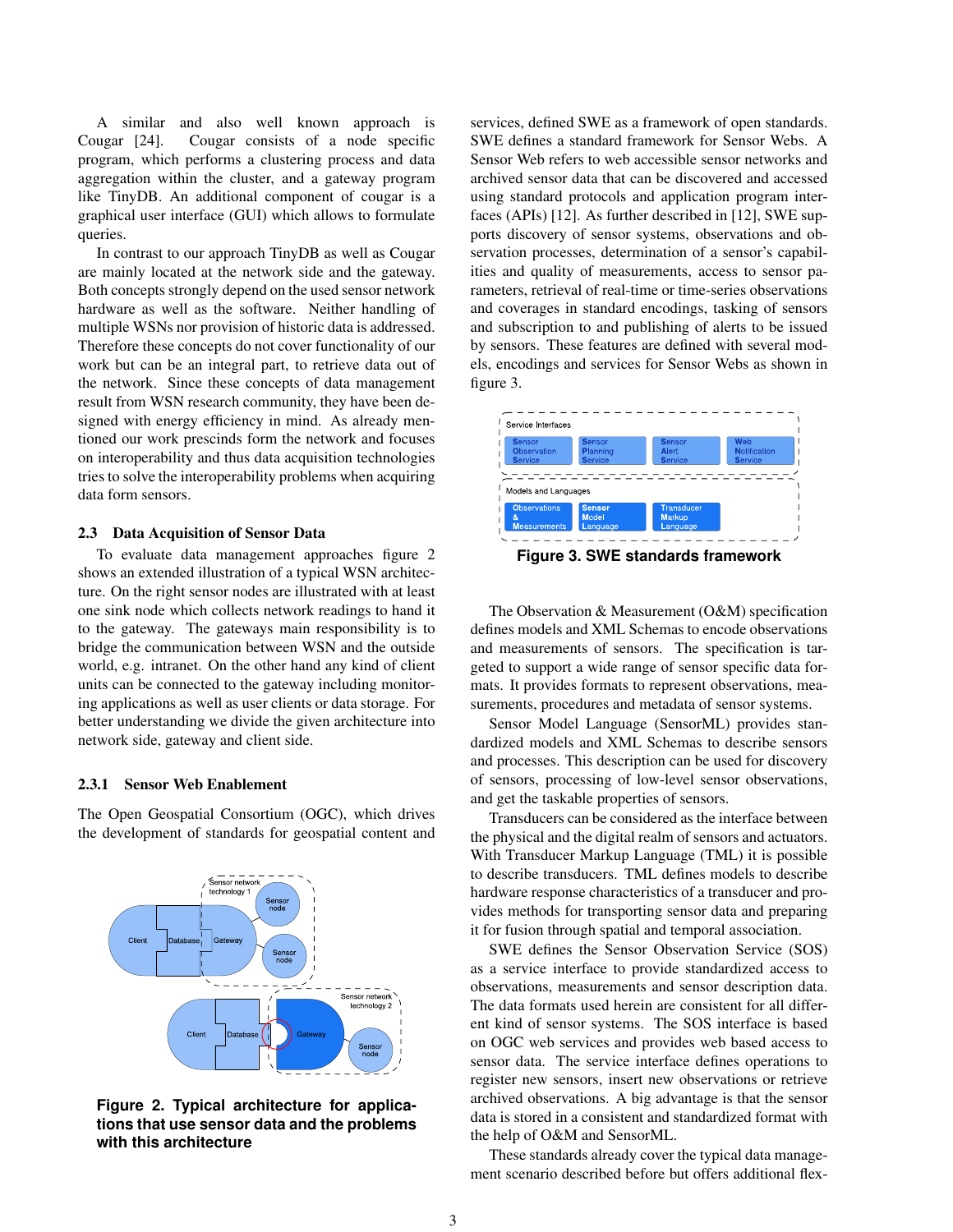ibility and a clean service oriented approach. To cover more complex scenarios SWE defines further service interfaces. Sensor Planing Service (SPS) provides methods to define tasks for sensor networks. Sensor Alert Service (SAS) provides publishing and subscribing to alerts from sensors. Web Notification Service (WNS) has a service interface for asynchronous delivery of messages or alerts from SAS, SPS or other endpoints. All this service interfaces use data formats that are consistent for different kinds of sensor systems.

### 2.3.2 IEEE 1451

As shown in [21] the IEEE 1451 family of standards is another technology that can be used to integrate sensor data with standardized formats into applications. IEEE concentrats on communication in between sensors, actors and processors. It doesn't specify data storeage or publish subscribe mechanisms. In [21] the IEEE 1451 standards are combined with a SOAP web service called Smart Transducer Web Services (STWSs). This service provides the operations TimDiscovery, TransducerDiscovery, ReadTransducerData, and ReadTimMetaIDTeds to aquire the data of sensors in a consistent way for different sensor systems. So IEEE 1451 could also be used to integrate sensor data into applications but at a very low abstraction level.

### 2.4 SOAs and Device Communication

The increasing complexity of device networks consisting of up to thousands of devices demands new technologies for simple device interaction and interoperability. SOAs [14] firstly addressed this issue for software components. The probably most popular implementation of SOA are W3C Web services. For device to device communication, especially for resource-constraint devices, the Web services protocols often need too much resources and computing power. The Web services technology also lacks features like ad-hoc device discovery, device description and eventing channels needed in device networks. Thus, DPWS [19] was defined. It uses some specific Web services protocols and restricts their usage because of resource limitations in embedded systems. So DPWS enables the usage of Web services based technologies to implement device centric SOAs and thus offers the same modular and clearly defined software architectures in device networks ([11], [16]).

DPWS bases on well known protocols and Web service specifications. It uses similar messaging mechanisms as the Web Services Architecture (WSA) [23] with restrictions to complexity and message size ([19], [26]). On top of the low level communication foundations it uses Extensible Markup Language (XML), SOAP and XML-Schema for actual information exchanges. DPWS specifies mechanisms for ad-hoc device discovery based on WS-Discovery, device and service description based on WS-MetadataExchange and WS-Transfer and a publishsubscribe mechanism using WS-Eventing.

As a partner of the WS4D initiative, the University of Rostock has developed the WS4D-gSOAP toolkit, which includes a DPWS protocol stack implementation and some software tools to create devices and clients. Other toolkits for different platforms and programming languages are available from WS4D [8], Service-Oriented Architecture for Devices (SOA4D) [7] or as integral part of Windows Vista and the .Net Framework [4].

In difference to DPWS, SWE bases on OGC web services. These web services don't use the SOAP standard to encode messages on top of Hypertext Transfer Protocol (HTTP) but uses XML messages in combination with HTTP/Get and HTTP/Post methods.

# 3 Combination of DPWS with SWE

In the last section we described several technologies that can be part of an overall service oriented architecture for applications based on sensor data. We see the best opportunities in the combination of DPWS and SWE and use the synergies of both technologies.

The DPWS specification defines a base technology for device communication that can be easily composed with and extended by other specifications and technologies. DPWS has an architectural concept that is different to WSA to fit better into device scenarios. The main difference is the multicast service discovery with WS-Discovery that requires no central service registry such as UDDI that is used in WSA. But the service usage of services on devices is the same as the service usage in WSA whereby DPWS devices can be directly integrated WSA based enterprise systems.

SOAs are often used to improve flexibility and reusability of components in complex distributed applications. This is done by modelling functional blocks as independent services. But often there are still dependencies in the used data formats as it is more complicated to define generic data formats than generic service interfaces. Applications that make use of sensor data can easily be divided in functional independent building blocks but it is hard to define a common data format for different sensor systems to not depend on a specific sensor network technology. SWE solves this problem by offering data format and meta data formats to represent all information about observations, sensors, etc. in a way that is independent of specific sensor network technologies.

So one of the main opportunities for the combination of DPWS with SWE is a reduced administration overhead through real plug and play on the sensor application level and at the device communication level. Furthermore this combination reduces the sensor technology dependent part of a SOA to a minimal extend and eases the integration of new sensor network technologies into applications based on this architecture.

Of course there are several challenges when combining these technologies. As SWE uses a web service ap-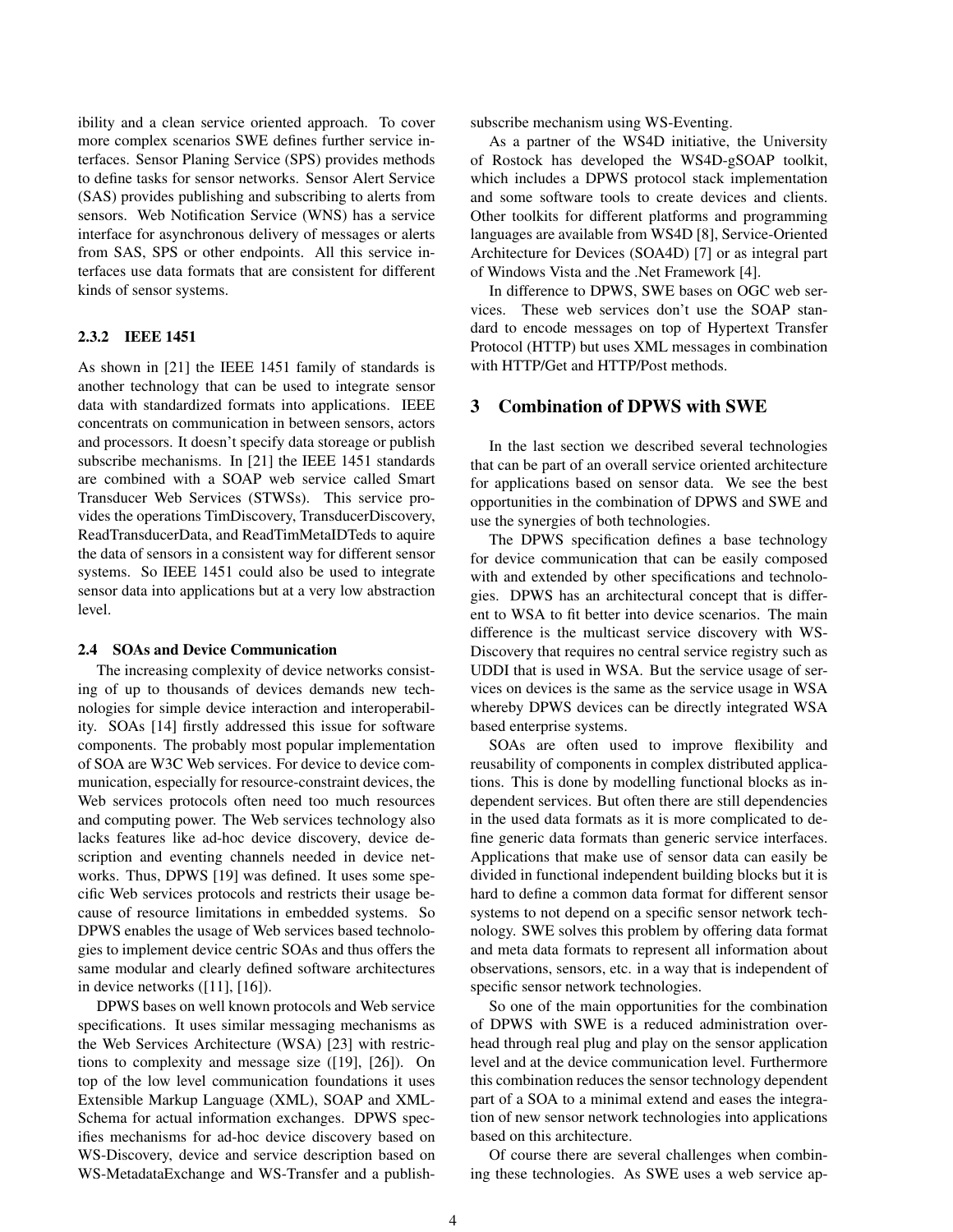proach different from DPWS, which uses SOAP, there is the requirement for a proxy component. As the data formats defined in SWE are quite complex, it is challenging to implement these formats on small embedded systems that are often used as sensor network gateways and sensor data acquisition systems.

In the next sections we will describe first the resulting architecture and then the implementation of a generic sensor gateway for SWE based applications.

# 4 Generic Gateway Architecture

This section describes the generic gateway architecture resulting of the combination of SWE with DPWS. Main components are the SOS, the SWE-WS-Proxy which bridges from OGC to W3C web services and vice versa, and the generic gateway itself. The overall architecture including the mentioned components is shown in figure 4. In particular the SWE-WS-Proxy component enables to use the SOS service via a SOAP web service based interface.



**Figure 4. Sensor web architecture overview**

At the moment this architecture does not cover all aspects of SWE. We keep the focus on the SOS and add the other services of SWE later.

#### 4.1 SWE-WS-Adapter

As DPWS is based on SOAP web services, a SOAP web service interface for the SOS service is required. OGC web services have similar conventions to SOAP web services. Both have methods, parameters and a request response message exchange pattern. The data formats in SWE are defined with XML Schema which is also used to define data formats for SOAP web services. So it was quite easy to define a WSDL interface description that is similar to the interface of the SOS. The SOAP web service or the proxy, respectively, created in this way, has the same methods as SWE, i.e. *GetCapabilities*, *GetObservation*, *RegisterSensor*, *InsertObservation*, *DescribeSensor*, and uses the SWE data formats.

To announce the SWE-WS-Proxy in a network with DPWS, we defined the device type *WS4D-SWE-Device*.

This device type indicates that the device hosts an SWE-WS-Adapter service that can be used by the generic gateway to register sensors and insert observations.

#### 4.2 Generic Gateway

The generic gateway architecture focuses on keeping the sensor network dependent part as small as possible by using the SWE specifications and integrate into the service oriented aspects of DPWS. It consists of several components as shown in figure 5.



Technology dependent part

**Figure 5. Generic Gateway Architecture**

The SOS Connector component is a SOAP web service client component that uses an SWE-WS-Proxy service to register sensors and insert observations. This component is fed with sensor data by the WSN connector component. The WSN connector component is the only component in this architecture that depends on the sensor network technology. This component can be exchanged to integrate new sensor network technologies easily. In most cases implementation of this component should be a simple adaptation of the exist gateway code of the sensor network which should be integrated. The generic gateway provides a configuration service that can be used to configure the settings of the gateway. These settings include which *WS4D-SWE-Device* the gateway should use. If the WSN doesn't provide sensor data with location, the configuration service can be used to define the location for sensors. The gateway will then provide the sensor data with this configured location. If the gateway should feed other systems with sensor data, these systems can use the eventing service to get the sensor data with a push mechanism.

To indicate that a device supports the services and components described above, it announces the *WS4D Sensor Web Gateway* device type. This can be used by configuration and management tools to supervise these devices.

# 5 WS4D Sensor Web Gateway

#### 5.1 Example Scenario

The architecture described above is implemented for a concrete scenario. Before going into detail of the implementation itself, this scenario is shortly described in this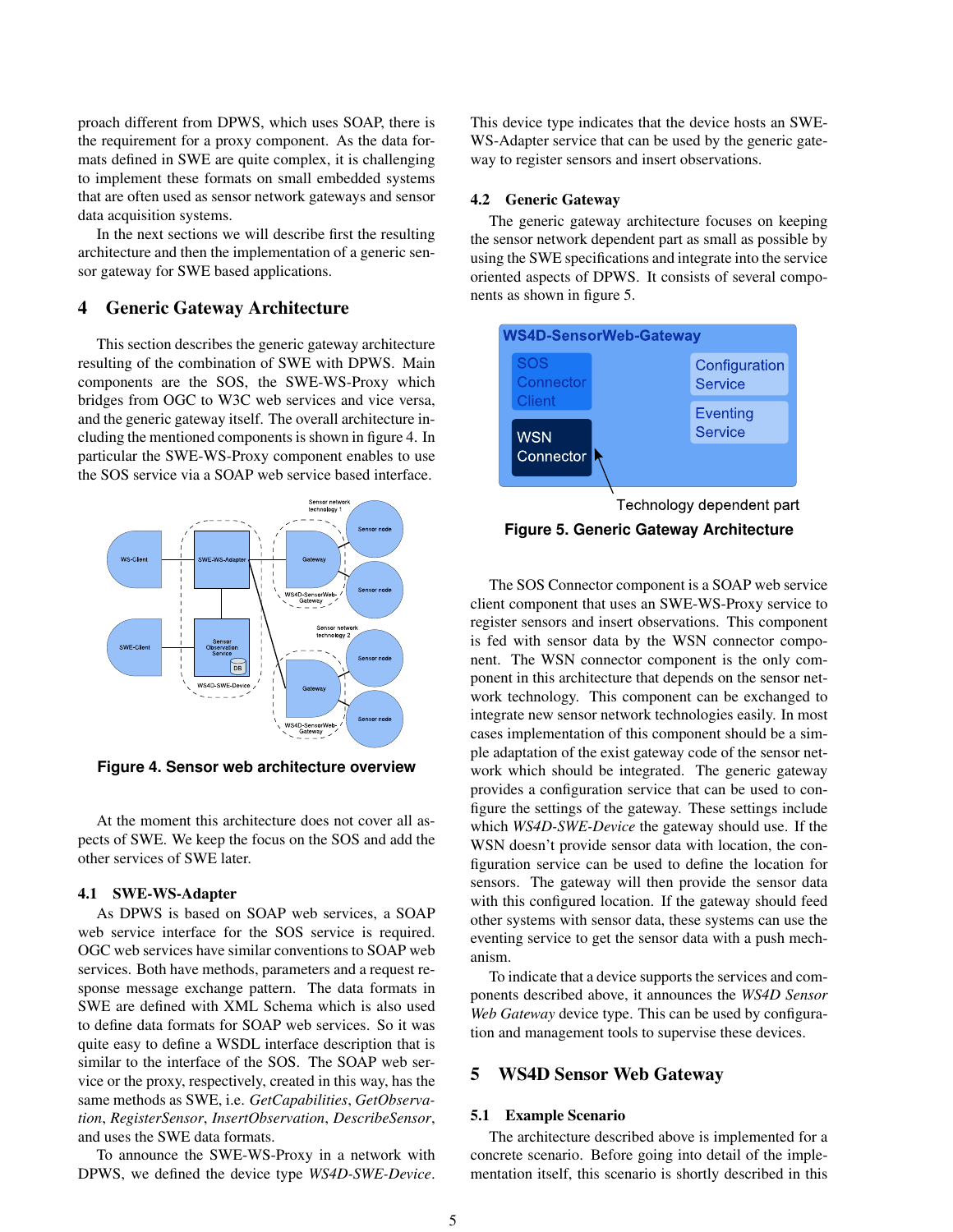subsection. Our scenarios' data source is a WSN consisting of ez430-RF2480 motes [1]. This ZigBee based network contains one network coordinator which is used as data sink. For data transmission, this special node is connected to the serial port of our gateway.

The gateway transforms the given data into an SOS compatible soap message and sends it to the SWE-WS-Proxy which removes the soap envelope, which is needed for DPWS, and hands the data to a 52◦North SOS server. The use of DPWS allows dynamic finding of the SOS or the proxy, respectively by the gateway. Then a data consumer, e.g. a user client, connects to SOS which can be found dynamically to receive data. All mentioned components are illustrated in figure 6.



**Figure 6. Scenario**

# 5.2 Implementation

As mentioned in our architecture description, our data management solution consists of three main modules, i.e. an SOS Server, an SWE-WS-Proxy and a gateway for coupling WSNs. In this section we describe main aspects of implementation, starting with SOS server.

# 5.2.1 SOS Server

For realization of the SOS component, which is part of SWE, we studied actual open source implementations of SWE. We identified the current implementation of 52◦North project [5] as the implementation which fits best for our use and is also one of the most complete implementations of SWE. SOS is realized as a web service application, using Java servlets. Therefore it has to be deployed in a servlet container. In our implementation we use Apache Jakarta Tomcat 6.0.16 in conjunction Java Runtime Environment (JRE) 1.6.0. In our case both are installed on a WindowsXP Operating System (OS) with Service Pack 2 (SP2). For data storage a PostgreSQL 8.2.6 database with PostGIS 1.3.2 Geographic Information System (GIS) extension is used. For compiling and deployment purposes Apache Ant 1.6.5 is used. A data model for use in PostgreSQL is defined by SOS which provides an SQL file to build the base structure. Database name and address as well as username, password and some additional data base related settings have to be edited in SOS configuration. In a similar way properties concerning runtime environment, i.e. tomcat and java, have to be set before deploying the web application.

# 5.2.2 SWE-WS-Proxy

When the described installation process is done, a 52<sup>°</sup>North SOS is running. In the next step this service has to be adjusted to work as a DPWS Service. As mentioned earlier, SOS only provides OGC web service access using HTTP/Post and HTTP/Get without any discovery mechanism. There are two possibilities to achieve DPWS access to SOS. The first one is to adapt SOS by changing the servlet itself. The second solution, which we used, consists of a proxy service that is capable of transforming DPWS SOAP messages into HTTP and vise versa. The most important advantage of this solution is reusability. Due to the fact that SOS is still under development of 52°North, it is highly expected that newer versions will be available in future. By using a DPWS proxy service, it is most likely that a new version can be operated without modifying the proxy. It is even possible to change the SOS implementation itself without having to change the proxy.

To achieve DPWS capabilities, WS4D axis2 DPWS implementation [8] is used for proxy implementation. WS4D enhances axis2 by DPWS, while the use of axis2 enables us to run our proxy within the same servlet container as SOS. The axis2 code generator was used for creating java code from a WSDL file, which was built upon the OGC specification which is given as xml schema files. Due to the extent of these schema files, only an essential subset of the specification was chosen. For data binding we had to choose XMLBeans due to the extensive use of special schema elements which are not supported by axis standard binding. Our proxy implements the following SOS operations: *GetCapabilities*, *GetObservation*, *RegisterSensor* and *InsertObservation*. The proxy extracts all necessary information from incoming soap messages and generates OGC compatible SOS requests. Replay messages from SOS become encapsulated in soap messages and are send back to the initiator.

#### 5.2.3 Generic WSN Gateway

Third part of our architecture is a gateway to connect various WSN implementations to SOS. This is physically realized by an embedded system, i.e. Foxboard [22]. This



**Figure 7. WS4D Sensor Web Gateway implementation**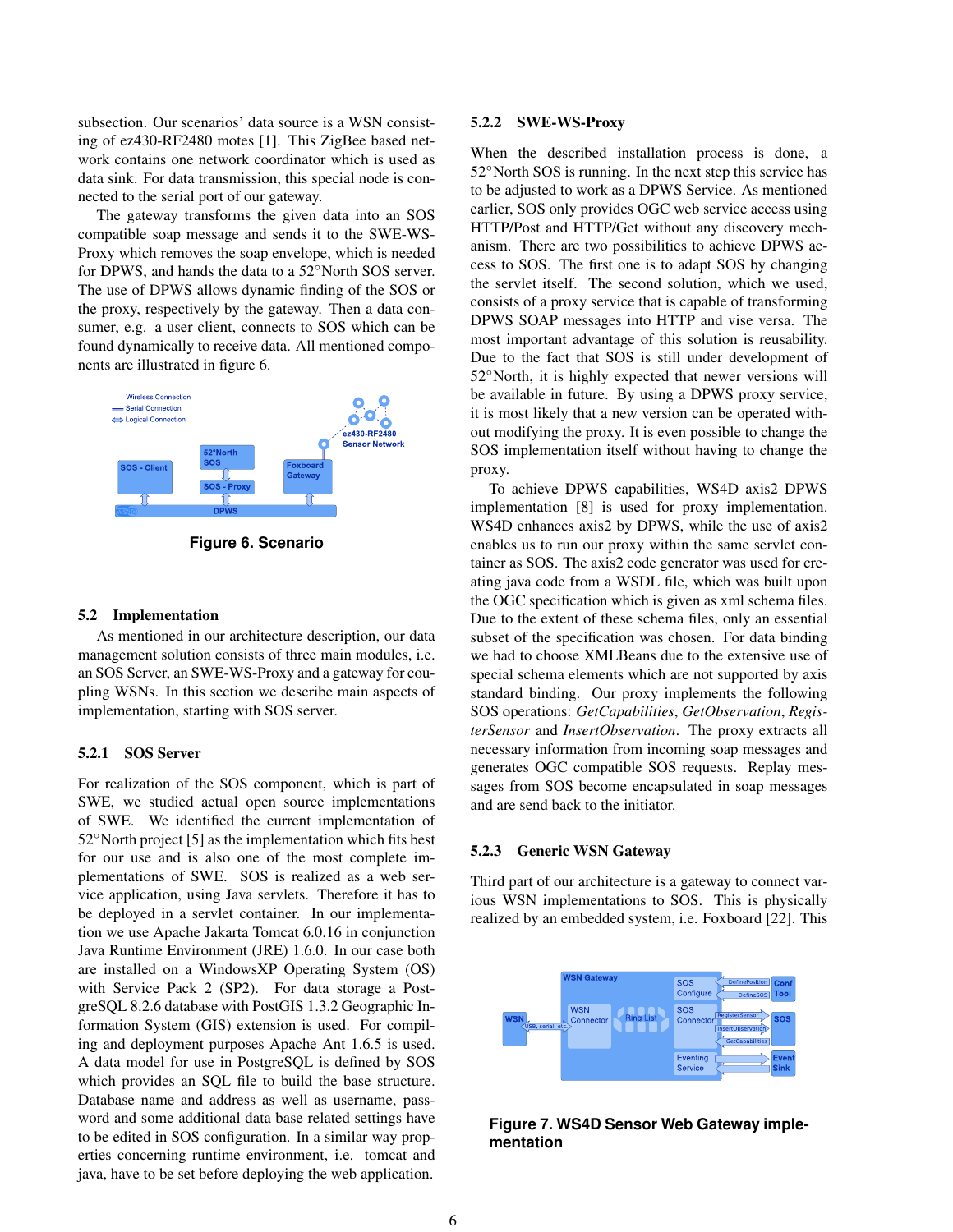platform is based on a 100 MHz RISC SOC processor called ETRAX 100 LX and has 8MB of flash memory and 16 MB of RAM. It hosts an embedded linux and provides various input and output interfaces, e.g. ethernet, serial port Universal Serial Bus (USB) and General Purpose I/O (GPIO). The software part of the gateway consists of several parts as depicted in figure 7 implemented in C. On the one hand there are SOS specific parts like an SOS connector, which transmits data to SOS, and a configuration service, which provides the possibility to configure the gateway, i.e. specify SOS to connect to and optionally position information to be added to sensor measurements. These parts need DPWS capabilities, that are achieved by using WS4D-gSOAP. WS4D-gSOAP bases on gSOAP. Both are optimized for small embedded systems und thus small memory and cpu requirements. gSOAP uses a code generator to generate to C code that directly marshalls and demarshalls XML messages to C structures. Thus gSOAP offers high throughput and has low memory requirements as shown in [15].

The SOS connector is implemented as a DPWS client that connects to the SOS. Like it is done for proxy implementation, connector code was widely generated with the help of the before mentioned WSDL. As the data types used in SWE are based on GML and are quite complex the marshalling and demashalling code is a big part of the resulting executable.

The SOS connector is implemented as a threat, running concurrently with the WSN connector. While the SOS connector is consuming data to send it to the SOS, the WSN connector produces data from WSN inputs. Data exchange between both threads is realized through a list of measurements.



**Figure 8. Data structure for sensor data of WSN connectors**

The WSN connector is either listening to a serial port, a USB port or any other interface which is connected to a WSN sink node, depending on the specific WSN. Connectors task is to decode the incoming data stream, to extract the necessary data as depicted in figure 8 and to place the result in the connecting ring list. It is the only WSN specific part within the presented architecture. Therefore only this part, which is easy to exchange, has to be adapted when changing the WSN. As an example we implemented two WSN connectors. The first one connects a WSN of ez430-RF2480 nodes via serial port. The second connector is for exchanging data with a Meshbean [2] based WSN which is connected via USB. Phenomena measured by these WSNs include temperature, concentration of carbon monoxide and hydrogen, light intensity, acceleration and battery power, which are specific parameters of experiments performed in LSA. To ease the extension with new WSN connectors the Gateway has an API to add new measurements to the measurements list and to provide the sensor data description.

# 6 Conclusion

In this work we presented a generic gateway architecture, which enables access to Wireless Sensor Network (WSN) data, fully transparent and independent form hardware, software, data format and data collection paradigm of the used network. Main components are generic gateway, Sensor Observation Service (SOS) and the SWE-WS-Proxy. The describes architecture is logically located between WSN and data consumer, replacing the gateway of generally used WSNs. Collected data is enriched with spatial and temporal information which allows spatial data request as well as data series, which is important for LSA application. Sensor Web Enablement (SWE) was combined with Devices Profile for Web Services (DPWS) to reduce the administration overhead through real plug and play support for gateways and to improved the flexibility and the reusability of components and services. The architecture demonstrates how this two technologies can be combined to leverage the advantages of both technologies. The concept was implemented with tools of the WS4D initiative and the SWE implementation of the 52◦North project to demonstrate a scenario that fits into the Live Science Automation (LSA) domain.

# References

- [1] ez430 RF2480 Texas Instruments, manufacturer home page. http://focus.ti.com/docs/toolsw/ folders/print/ez430-rf2480.html.
- [2] ZigBit Developement Kit by Meshnetics. http://www. meshnetics.com/dev-tools/zdk/.
- [3] ZigBee Specification version 1.0, ZigBee Alliance, 2004. http://www.zigbee.org.
- [4] Web Services on Devices, 2008. http: //msdn.microsoft.com/en-us/library/ aa826001(VS.85).aspx.
- [5] 52°North Initiative for Geospatial Open Source Software, 2009. http://52north.org/.
- [6] 6LoWPAN working group, 2009. http://tools. ietf.org/wg/6lowpan/.
- [7] Service-oriented Architectures for Devices, 2009. http: //www.soa4d.org.
- [8] Web Services for Devices, 2009. http://www.ws4d. org.
- [9] R. Behnke, F. Golatowski, K. Thurow, and D. Timmermann. Wireless Sensor Networks for Life Science Automation. In *International Forum Life Science Automation*, 2007.